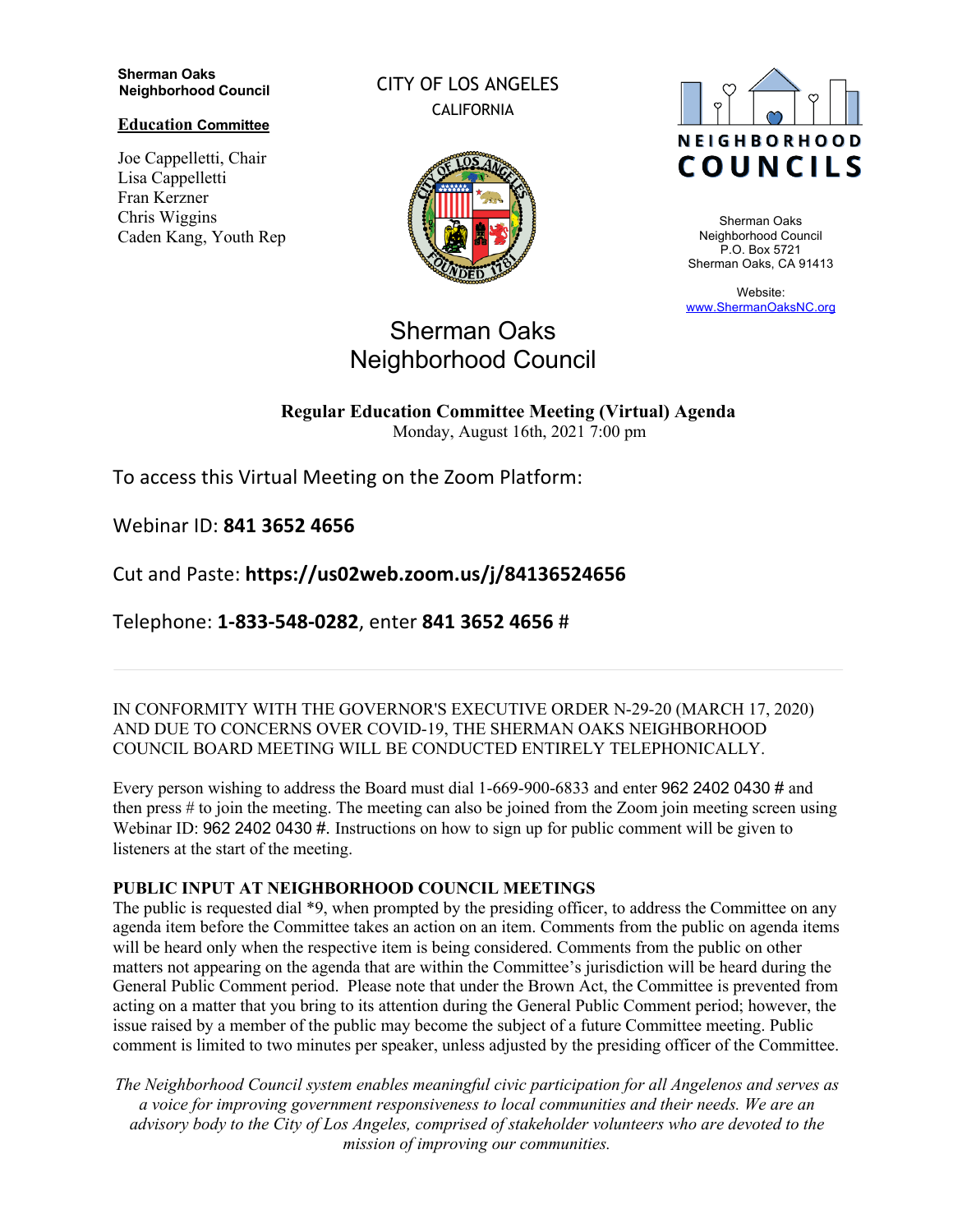# **I. CALL TO ORDER & ROLL CALL**

- a. Call to Order by Chair Joe Cappelletti
- b. Roll Call

## **II. ADMINISTRATIVE MOTIONS**

Approval of the Minutes of the June 21st Education Committee

# **III. COMMENTS BY PUBLIC OFFICIALS**

#### **IV. CHAIR'S REPORT**

General Updates, Dates, Goals, Deadlines, Website Caden Welcome/Introduction

## **V. COMMITTEE PROGRESS**:

Chris/Fran – Tutoring Lisa – discussion of theme, topics, speakers for next speaker series General - School murals, general beautification Discussion of priorities for Fall 2021

**VI. MOTIONS – NONE**

## **VII. GENERAL PUBLIC COMMENT ON NON-AGENDA ITEMS**

## **VIII. EDUCATION COMMITTEE BUSINESS**

## **IX. ADJOURNMENT**

#### **THE AMERICAN WITH DISABILITIES ACT**

As a covered entity under Title II of the Americans with Disabilities Act, the City of Los Angeles does not discriminate on the basis of disability and upon request will provide reasonable accommodation to ensure equal access to its programs, services, and activities. Sign language interpreters, assisted listening devices, or other auxiliary aids and/or services may be provided upon request. To ensure availability of services, please make your request at least 3 business days (72 hours) prior to the meeting by contacting the Department of Neighborhood Empowerment by calling (213) 978-1551 or email: NCsupport@lacity.org

#### **PUBLIC ACCESS OF RECORDS**

In compliance with Government Code section 54957.5, non-exempt writings that are distributed to a majority or all of the board in advance of a meeting may be viewed at our website: